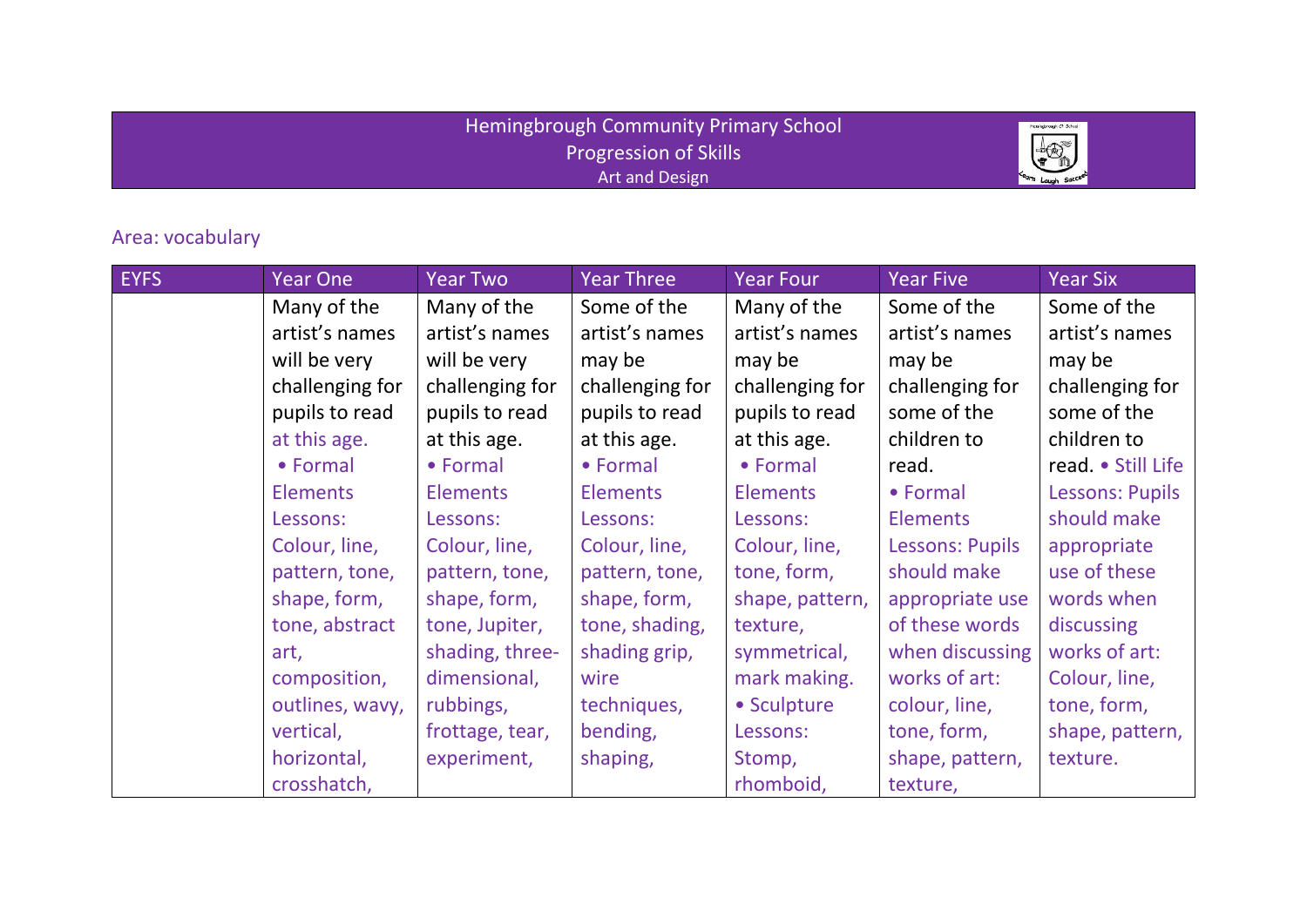| primary and     | design, repeat         | geometry, 3D,    | maracas, pitch,      | observation,          |                        |
|-----------------|------------------------|------------------|----------------------|-----------------------|------------------------|
| secondary       | pattern.               | sketch.          | collage,             | monument,             | • Make My              |
| colours.        | • Art & Design         | · Art & Design   | recycled,            | legacy.               | <b>Voice Heard</b>     |
| • Sculpture &   | <b>Skills Lessons:</b> | Skills: Puppet,  | geometric,           | • Every Picture       | Lessons:               |
| Collage         | Rollercoaster,         | shadow           | contrasting,         | <b>Tells a Story</b>  | Graffiti,              |
| Lessons: Shells | free-flowing,          | puppet,          | memorial.            | Lessons:              | contrasting,           |
| (exoskeletons)  | precise,               | decorate,        | • Art and            | Democracy,            | commissioned,          |
| salt dough,     | straight,              | detail,          | <b>Design Skills</b> | law, rule,            | Guernica,              |
| plasticine, 3   | curved, edge,          | observation,     | Lessons:             | liberty, respect,     | sculpture.             |
| dimensional,    | design,                | tint, shade,     | Curator,             | tolerance,            | • Photography          |
| sculpture,      | concentric,            | light and dark.  | montage,             | belief, emoji,        | Lessons:               |
| natural         | silhouette,            | • Prehistoric    | carving,             | symmetry,             | Desaturate,            |
| materials       | weaving,               | Art: Negative,   | modelling,           | ceramics,             | truism,                |
| carnivore,      | horizontal,            | positive, tints, | casting,             | ceramicist.           | photomontage,          |
| herbivore,      | vertical,              | shades, natural  | constructing,        | • Design For A        | abstract, self-        |
| omnivore,       | template,              | form names,      | pierced form,        | Purpose               | expression,            |
| junk, creature. | overlay, vessel,       | charcoal,        | upright form,        | Lessons: Visual       | crop, contrast.        |
| • Landscapes    | slip, clay             | scaling,         | chinoiseries,        | language,             | • Art & Design         |
| Lessons:        | . • Human              | texture,         | op-art.              | communication,        | <b>Skills Lessons:</b> |
| Shoreline,      | Form Lessons:          | fixative.        |                      | design, design        | Impressionism,         |
| horizon, up,    | Detail,                | • Craft:         |                      | brief,                | zentangle,             |
| down, straight, | modelling,             | Running stitch,  |                      | collaborate,          | prototype,             |
| left, right,    | facial features,       | fabric, weave,   |                      | advertising,          | appreciation.          |
| texture, tints, | outline,               | over-and-        |                      | <b>Unique Selling</b> |                        |
| shades, light,  | contours,              | under, woven,    |                      | Point,                |                        |
|                 | collage,               | reverse, warp,   |                      | packaging,            |                        |